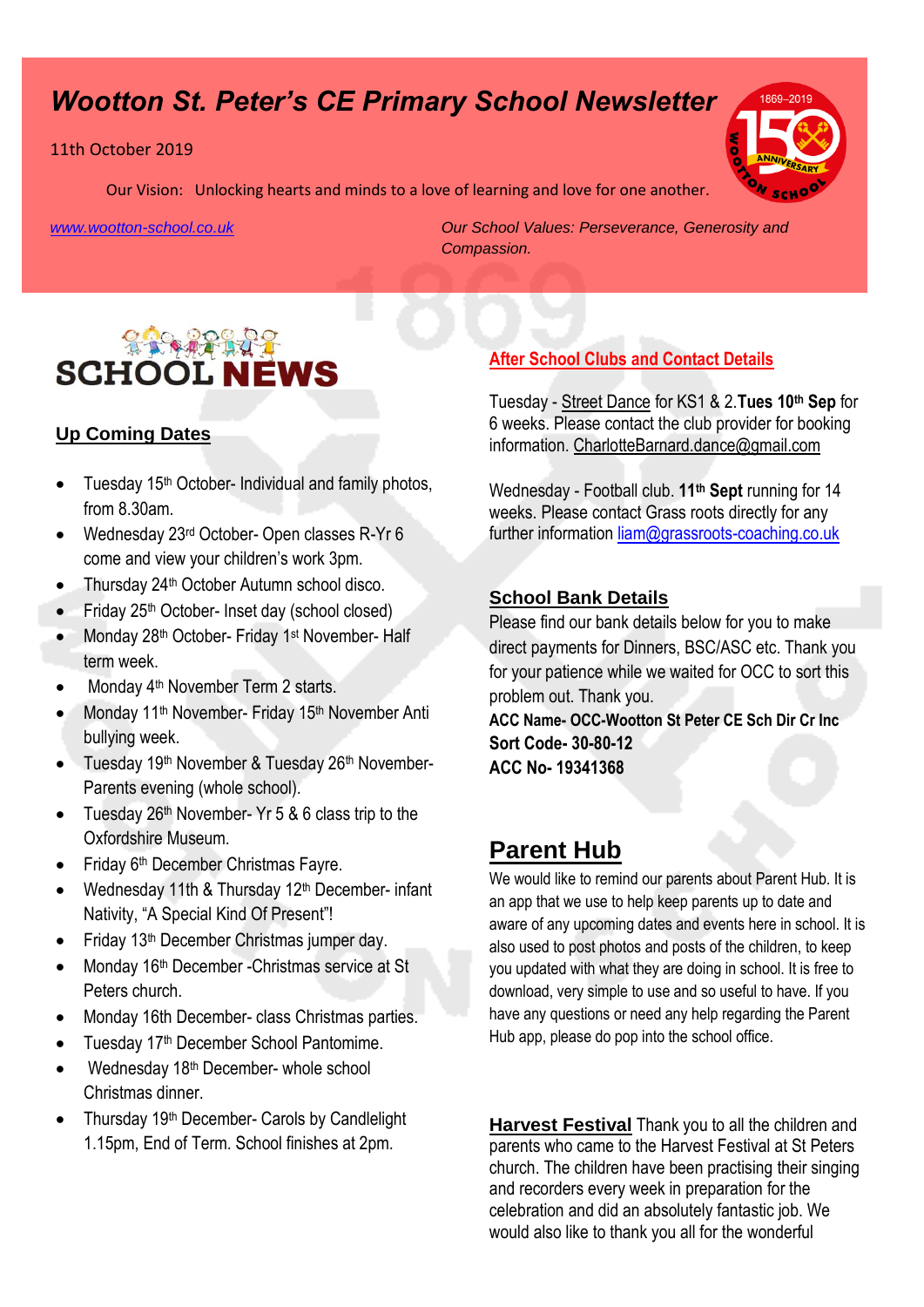donations made. Moonstone class delivered and distributed them around Wootton village after the celebration, so thank you all for your kindness and generosity.

## **Cross Country**

On Wednesday 2nd October 28 children from years 3 to 6 took place in a cross country competition at Tilsley Park. Our teams were year 3 & 4 girls, year 3 & 4 boys, year 5 & 6 girls and year 5 & 6 boys.

Everyone did an amazing job of running round the course over fields and through the woods. The year 3 & 4 ran 1.5km and the year 5 & 6 ran 2km. We had some fantastic results with the year 3 & 4 girls' team and the year 5 & 6 boys' team both getting 4th place and going through to the Vale cross country finals.

The Vale Final - on Wednesday 9th of October our two qualifying teams went to the Vale cross country finals at Buscot Park. We did brilliantly, not quite reaching the county finals, but we tried our best and that is what matters.

Both teams came 5th; the year 3 & 4 girls had 108 points and the year 5 & 6 boys had 110 points. What an amazing achievement for our small school to do so well against lots of much bigger schools!

# School Shield

**Little Gems-** Jarius for his fantastic phonics. Great job Jarius

**Opal-** Edward for working brilliantly independently, producing some fantastic work. Well done Edward

**Jade-** George R for settling in well, learning all the new routines and always being ready to learn. Fantastic George  $\odot$ 

**Archie-** Archie for really challenging himself and for self-remembering and applying key facts in Maths. Great job Archie

# Attendance for last week

|                     | <b>Attendance</b> | U/A |
|---------------------|-------------------|-----|
| Little Gems- 97.37% |                   | 0   |
| Opal-               | 99.05%            | 0   |
| Jade-               | 96.36%            | 0   |
| <b>Moonstone-</b>   | 96.36%            | 0   |

**Fows Teas Shop** We would like to say a big thank you to the Fows for running and organizing yesterday's Tea Shop after school, and a big thank you also to all the parents who bought and baked the delicious treats to sell. An amazing £50.00 was raised for our lovely school. Well done to everyone involved  $\odot$ 

## **Reminders**

**Aldi stickers- you may be aware that we are collecting the Aldi school stickers. It is 1 sticker for every £30.00 that you spend instore. If you have collected any, please can you drop them at the school office where they can be stuck onto the poster in the main corridor. Many thanks** 

**Please find attached the Term 2 ASC/BSC form for next term, with the new bank details. Spaces do fill up extremely quickly, so the quicker you return them, the more likely you are to receive the time slots wanted for your child/ren. We cannot reserve spaces for children before we have received payment and forms returned. Thank you.**

#### **Scholastic Book Club**

A leaflet has been sent home with your child today. There are lots of books for all ages. Please order your books by **14th October, 2019** for delivery before half term.

Place your **order online at**

<http://schools.scholastic.co.uk/woottonstpeter>

For **every £1 you spend** on this month's Book Club, **our school will earn 25p** in Scholastic Rewards to buy books for our school.